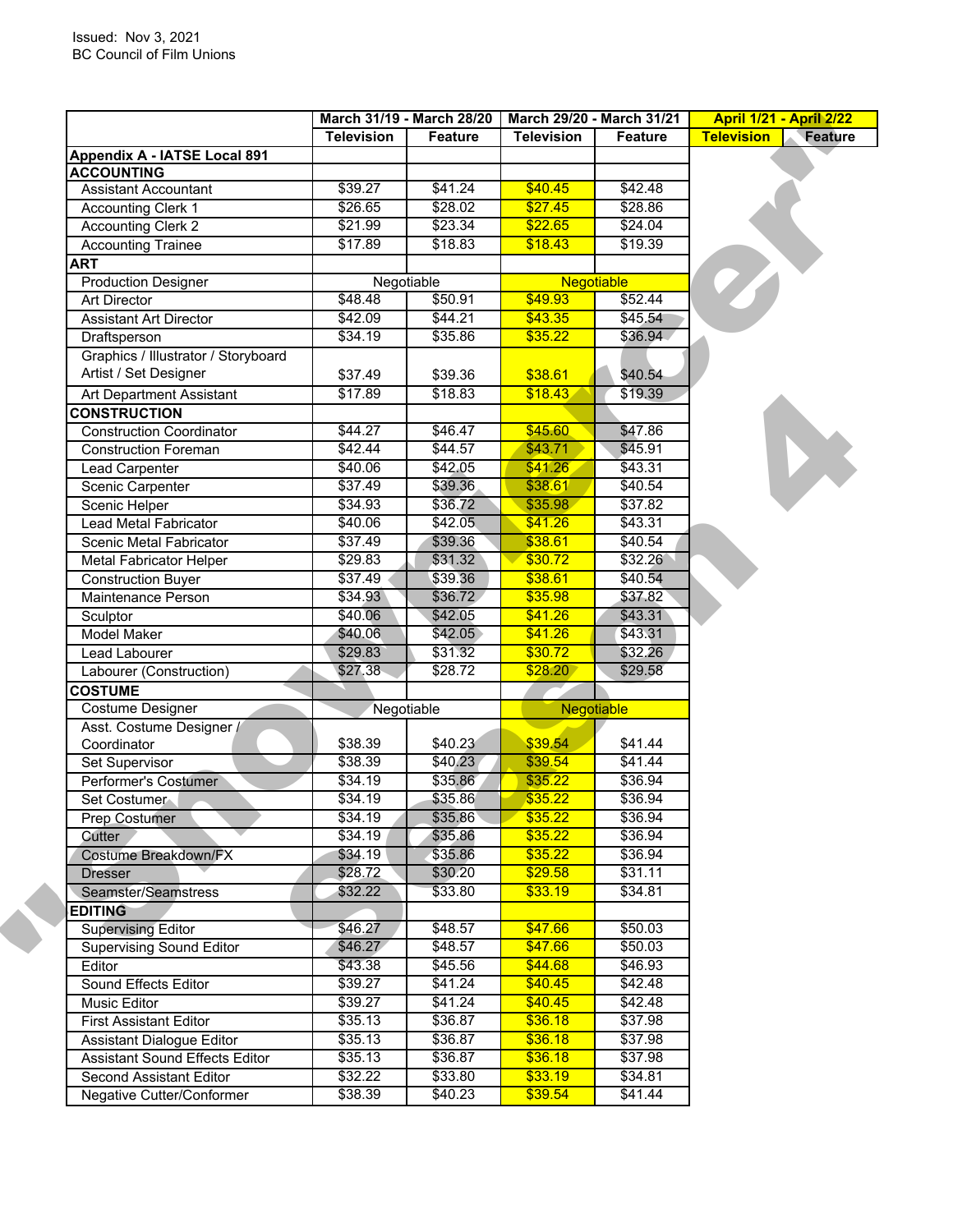|                    |                                                                                                                                                                                                                               |                                                                                                                                                                                                                                               |                                                                                                                                                                                                    | <b>April 1/21 - April 2/22</b>                                                                                                                                                                                                                                                                                                                           |  |
|--------------------|-------------------------------------------------------------------------------------------------------------------------------------------------------------------------------------------------------------------------------|-----------------------------------------------------------------------------------------------------------------------------------------------------------------------------------------------------------------------------------------------|----------------------------------------------------------------------------------------------------------------------------------------------------------------------------------------------------|----------------------------------------------------------------------------------------------------------------------------------------------------------------------------------------------------------------------------------------------------------------------------------------------------------------------------------------------------------|--|
| <b>Television</b>  |                                                                                                                                                                                                                               | <b>Television</b>                                                                                                                                                                                                                             |                                                                                                                                                                                                    | <b>Television</b><br><b>Feature</b>                                                                                                                                                                                                                                                                                                                      |  |
|                    |                                                                                                                                                                                                                               |                                                                                                                                                                                                                                               |                                                                                                                                                                                                    |                                                                                                                                                                                                                                                                                                                                                          |  |
|                    |                                                                                                                                                                                                                               |                                                                                                                                                                                                                                               |                                                                                                                                                                                                    |                                                                                                                                                                                                                                                                                                                                                          |  |
|                    |                                                                                                                                                                                                                               |                                                                                                                                                                                                                                               |                                                                                                                                                                                                    |                                                                                                                                                                                                                                                                                                                                                          |  |
|                    |                                                                                                                                                                                                                               |                                                                                                                                                                                                                                               |                                                                                                                                                                                                    |                                                                                                                                                                                                                                                                                                                                                          |  |
|                    |                                                                                                                                                                                                                               |                                                                                                                                                                                                                                               |                                                                                                                                                                                                    |                                                                                                                                                                                                                                                                                                                                                          |  |
|                    |                                                                                                                                                                                                                               |                                                                                                                                                                                                                                               |                                                                                                                                                                                                    |                                                                                                                                                                                                                                                                                                                                                          |  |
|                    |                                                                                                                                                                                                                               |                                                                                                                                                                                                                                               |                                                                                                                                                                                                    |                                                                                                                                                                                                                                                                                                                                                          |  |
|                    |                                                                                                                                                                                                                               |                                                                                                                                                                                                                                               |                                                                                                                                                                                                    |                                                                                                                                                                                                                                                                                                                                                          |  |
|                    |                                                                                                                                                                                                                               |                                                                                                                                                                                                                                               |                                                                                                                                                                                                    |                                                                                                                                                                                                                                                                                                                                                          |  |
|                    |                                                                                                                                                                                                                               |                                                                                                                                                                                                                                               |                                                                                                                                                                                                    |                                                                                                                                                                                                                                                                                                                                                          |  |
|                    |                                                                                                                                                                                                                               |                                                                                                                                                                                                                                               |                                                                                                                                                                                                    |                                                                                                                                                                                                                                                                                                                                                          |  |
|                    |                                                                                                                                                                                                                               |                                                                                                                                                                                                                                               |                                                                                                                                                                                                    |                                                                                                                                                                                                                                                                                                                                                          |  |
|                    |                                                                                                                                                                                                                               |                                                                                                                                                                                                                                               |                                                                                                                                                                                                    |                                                                                                                                                                                                                                                                                                                                                          |  |
|                    |                                                                                                                                                                                                                               |                                                                                                                                                                                                                                               |                                                                                                                                                                                                    |                                                                                                                                                                                                                                                                                                                                                          |  |
|                    |                                                                                                                                                                                                                               |                                                                                                                                                                                                                                               |                                                                                                                                                                                                    |                                                                                                                                                                                                                                                                                                                                                          |  |
|                    |                                                                                                                                                                                                                               |                                                                                                                                                                                                                                               |                                                                                                                                                                                                    |                                                                                                                                                                                                                                                                                                                                                          |  |
|                    |                                                                                                                                                                                                                               |                                                                                                                                                                                                                                               |                                                                                                                                                                                                    |                                                                                                                                                                                                                                                                                                                                                          |  |
|                    |                                                                                                                                                                                                                               |                                                                                                                                                                                                                                               |                                                                                                                                                                                                    |                                                                                                                                                                                                                                                                                                                                                          |  |
|                    |                                                                                                                                                                                                                               |                                                                                                                                                                                                                                               |                                                                                                                                                                                                    |                                                                                                                                                                                                                                                                                                                                                          |  |
|                    |                                                                                                                                                                                                                               |                                                                                                                                                                                                                                               |                                                                                                                                                                                                    |                                                                                                                                                                                                                                                                                                                                                          |  |
| \$32.22            |                                                                                                                                                                                                                               |                                                                                                                                                                                                                                               | \$34.81                                                                                                                                                                                            |                                                                                                                                                                                                                                                                                                                                                          |  |
|                    |                                                                                                                                                                                                                               |                                                                                                                                                                                                                                               |                                                                                                                                                                                                    |                                                                                                                                                                                                                                                                                                                                                          |  |
| \$39.27            | \$41.24                                                                                                                                                                                                                       | \$40.45                                                                                                                                                                                                                                       | \$42.48                                                                                                                                                                                            |                                                                                                                                                                                                                                                                                                                                                          |  |
|                    |                                                                                                                                                                                                                               |                                                                                                                                                                                                                                               |                                                                                                                                                                                                    |                                                                                                                                                                                                                                                                                                                                                          |  |
| \$35.13            | \$36.87                                                                                                                                                                                                                       | \$36.18                                                                                                                                                                                                                                       | \$37.98                                                                                                                                                                                            |                                                                                                                                                                                                                                                                                                                                                          |  |
| \$35.02            | \$36.87                                                                                                                                                                                                                       | \$36.07                                                                                                                                                                                                                                       | \$37.98                                                                                                                                                                                            |                                                                                                                                                                                                                                                                                                                                                          |  |
| \$35.13            | \$36.87                                                                                                                                                                                                                       | \$36.18                                                                                                                                                                                                                                       | \$37.98                                                                                                                                                                                            |                                                                                                                                                                                                                                                                                                                                                          |  |
| \$35.13            | \$36.87                                                                                                                                                                                                                       | \$36.18                                                                                                                                                                                                                                       | \$37.98                                                                                                                                                                                            |                                                                                                                                                                                                                                                                                                                                                          |  |
|                    |                                                                                                                                                                                                                               |                                                                                                                                                                                                                                               |                                                                                                                                                                                                    |                                                                                                                                                                                                                                                                                                                                                          |  |
| \$32.22            | \$33.80                                                                                                                                                                                                                       | \$33.19                                                                                                                                                                                                                                       | \$34.81                                                                                                                                                                                            |                                                                                                                                                                                                                                                                                                                                                          |  |
| \$34.19            | \$35.86                                                                                                                                                                                                                       | \$35.22                                                                                                                                                                                                                                       | \$36.94                                                                                                                                                                                            |                                                                                                                                                                                                                                                                                                                                                          |  |
|                    |                                                                                                                                                                                                                               |                                                                                                                                                                                                                                               |                                                                                                                                                                                                    |                                                                                                                                                                                                                                                                                                                                                          |  |
|                    |                                                                                                                                                                                                                               |                                                                                                                                                                                                                                               |                                                                                                                                                                                                    |                                                                                                                                                                                                                                                                                                                                                          |  |
|                    |                                                                                                                                                                                                                               |                                                                                                                                                                                                                                               |                                                                                                                                                                                                    |                                                                                                                                                                                                                                                                                                                                                          |  |
| \$39.27            | \$41.24                                                                                                                                                                                                                       | \$40.45                                                                                                                                                                                                                                       | \$42.48                                                                                                                                                                                            |                                                                                                                                                                                                                                                                                                                                                          |  |
| \$35.13            | \$36.87                                                                                                                                                                                                                       | \$36.18                                                                                                                                                                                                                                       | \$37.98                                                                                                                                                                                            |                                                                                                                                                                                                                                                                                                                                                          |  |
| \$32.22            | \$33.80                                                                                                                                                                                                                       | \$33.19                                                                                                                                                                                                                                       | \$34.81                                                                                                                                                                                            |                                                                                                                                                                                                                                                                                                                                                          |  |
| \$21.83            | \$22.91                                                                                                                                                                                                                       | \$22.48                                                                                                                                                                                                                                       | \$23.60                                                                                                                                                                                            |                                                                                                                                                                                                                                                                                                                                                          |  |
|                    |                                                                                                                                                                                                                               |                                                                                                                                                                                                                                               |                                                                                                                                                                                                    |                                                                                                                                                                                                                                                                                                                                                          |  |
| \$43.73            | \$45.90                                                                                                                                                                                                                       | \$45.04                                                                                                                                                                                                                                       | \$47.28                                                                                                                                                                                            |                                                                                                                                                                                                                                                                                                                                                          |  |
| \$40.06            | \$42.05                                                                                                                                                                                                                       | \$41.26                                                                                                                                                                                                                                       | \$43.31                                                                                                                                                                                            |                                                                                                                                                                                                                                                                                                                                                          |  |
| \$40.06            | \$42.05                                                                                                                                                                                                                       | \$41.26                                                                                                                                                                                                                                       | \$43.31                                                                                                                                                                                            |                                                                                                                                                                                                                                                                                                                                                          |  |
| \$40.06            | \$42.05                                                                                                                                                                                                                       | \$41.26                                                                                                                                                                                                                                       | \$43.31                                                                                                                                                                                            |                                                                                                                                                                                                                                                                                                                                                          |  |
| \$40.06            | \$42.05                                                                                                                                                                                                                       | \$41.26                                                                                                                                                                                                                                       | \$43.31                                                                                                                                                                                            |                                                                                                                                                                                                                                                                                                                                                          |  |
| \$37.49            | \$39.36                                                                                                                                                                                                                       |                                                                                                                                                                                                                                               | \$40.54                                                                                                                                                                                            |                                                                                                                                                                                                                                                                                                                                                          |  |
|                    |                                                                                                                                                                                                                               |                                                                                                                                                                                                                                               |                                                                                                                                                                                                    |                                                                                                                                                                                                                                                                                                                                                          |  |
|                    | \$39.36                                                                                                                                                                                                                       | \$38.61                                                                                                                                                                                                                                       | \$40.54                                                                                                                                                                                            |                                                                                                                                                                                                                                                                                                                                                          |  |
|                    |                                                                                                                                                                                                                               |                                                                                                                                                                                                                                               |                                                                                                                                                                                                    |                                                                                                                                                                                                                                                                                                                                                          |  |
| \$37.49            |                                                                                                                                                                                                                               |                                                                                                                                                                                                                                               |                                                                                                                                                                                                    |                                                                                                                                                                                                                                                                                                                                                          |  |
| \$35.66            | \$37.39                                                                                                                                                                                                                       | \$36.73                                                                                                                                                                                                                                       | \$38.51                                                                                                                                                                                            |                                                                                                                                                                                                                                                                                                                                                          |  |
| \$27.38            | \$28.72                                                                                                                                                                                                                       | \$28.20                                                                                                                                                                                                                                       | \$29.58                                                                                                                                                                                            |                                                                                                                                                                                                                                                                                                                                                          |  |
|                    |                                                                                                                                                                                                                               |                                                                                                                                                                                                                                               |                                                                                                                                                                                                    |                                                                                                                                                                                                                                                                                                                                                          |  |
| \$39.27<br>\$35.13 | \$41.24<br>\$36.87                                                                                                                                                                                                            | \$40.45<br>\$36.18                                                                                                                                                                                                                            | \$42.48<br>\$37.98                                                                                                                                                                                 |                                                                                                                                                                                                                                                                                                                                                          |  |
|                    | Appendix A - IATSE Local 891 Master Agreement<br>\$39.27<br>\$32.22<br>\$29.83<br>\$39.27<br>\$35.13<br>\$32.22<br>\$28.72<br>\$39.27<br>\$35.13<br>\$35.13<br>\$35.13<br>\$34.19<br>\$32.22<br>\$39.27<br>\$35.13<br>\$37.49 | March 31/19 - March 28/20<br>Feature<br>\$41.24<br>\$33.80<br>\$31.32<br>\$41.24<br>\$36.87<br>\$33.80<br>\$30.20<br>\$41.24<br>\$36.87<br>\$36.87<br>\$36.87<br>\$35.86<br>\$33.80<br>\$41.24<br>\$36.87<br>\$33.80<br>Negotiable<br>\$39.36 | \$40.45<br>\$33.19<br>\$30.72<br>\$40.45<br>\$36.18<br>\$33.19<br>\$29.58<br>\$40.45<br>\$36.18<br>\$36.18<br>\$36.18<br>\$35.22<br>\$33.19<br>\$40.45<br>\$36.18<br>\$33.19<br>\$38.61<br>\$38.61 | March 29/20 - March 31/21<br>Feature<br>\$42.48<br>\$34.81<br>\$32.26<br>\$42.48<br>\$37.98<br>\$34.81<br>\$31.11<br>\$42.48<br>\$37.98<br>\$37.98<br>\$37.98<br>\$36.94<br>\$34.81<br>\$42.48<br>\$37.98<br>Any Lighting Technician who is assigned to operate balloon lighting shall receive \$0.80 per hour more than<br><b>Negotiable</b><br>\$40.54 |  |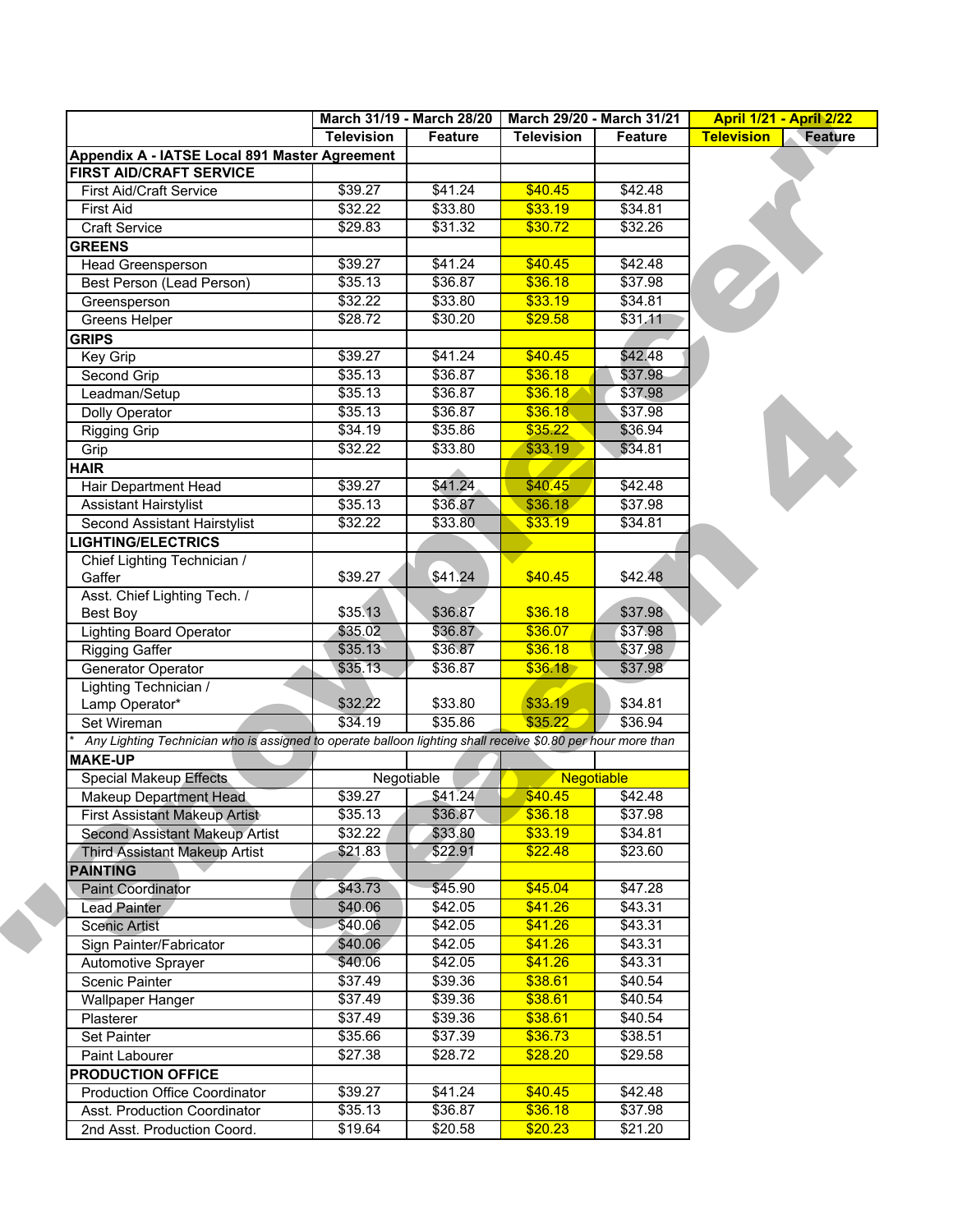|                                                                 |                   | March 31/19 - March 28/20 | March 29/20 - March 31/21 |                 | <b>April 1/21 - April 2/22</b>      |  |
|-----------------------------------------------------------------|-------------------|---------------------------|---------------------------|-----------------|-------------------------------------|--|
|                                                                 | <b>Television</b> | Feature                   | <b>Television</b>         | Feature         | <b>Television</b><br><b>Feature</b> |  |
| Appendix A - IATSE Local 891 Master Agreement                   |                   |                           |                           |                 |                                     |  |
| <b>PROPS</b>                                                    |                   |                           |                           |                 |                                     |  |
| <b>Property Master</b>                                          | \$39.27           | \$41.24                   | \$40.45                   | \$42.48         |                                     |  |
| <b>Assistant Property Master</b>                                | \$38.39           | \$40.23                   | \$39.54                   | $\sqrt{$41.44}$ |                                     |  |
| Props Buyer                                                     | \$34.93           | \$36.72                   | \$35.98                   | \$37.82         |                                     |  |
| Props                                                           | \$32.22           | \$33.80                   | \$33.19                   | \$34.81         |                                     |  |
| <b>SCRIPT SUPERVISORS /</b>                                     |                   |                           |                           |                 |                                     |  |
| Script Supevisor/                                               |                   |                           |                           |                 |                                     |  |
| Continuity Coord.                                               | \$39.27           | \$41.24                   | \$40.45                   | \$42.48         |                                     |  |
| Assistant to Script Supervisor/                                 |                   |                           |                           |                 |                                     |  |
| <b>Continuity Coordinator</b>                                   | \$22.16           | \$23.26                   | \$22.82                   | \$23.96         |                                     |  |
| <b>SET DECORATING</b>                                           |                   |                           |                           |                 |                                     |  |
| Set Decorator                                                   | \$39.27           | \$41.24                   | \$40.45                   | \$42.48         |                                     |  |
| Assistant Set Decorator                                         | \$36.52           | \$38.25                   | \$37.62                   | \$39.40         |                                     |  |
| Set Buyer                                                       | \$34.19           | \$35.86                   | \$35.22                   | \$36.94         |                                     |  |
| Lead Dresser                                                    | \$33.15           | \$34.80                   | \$34.14                   | \$35.84         |                                     |  |
| On-Set Dresser                                                  | \$33.15           | \$34.80                   | \$34.14                   | \$35.84         |                                     |  |
| <b>Set Dresser</b>                                              | \$32.22           | \$33.80                   | \$33.19                   | \$34.81         |                                     |  |
| Draper/Upholsterer                                              | \$32.22           | \$33.80                   | \$33.19                   | \$34.81         |                                     |  |
| <b>Assistant Set Dresser</b>                                    | \$26.65           | \$28.02                   | \$27.45                   | \$28.86         |                                     |  |
| <b>SOUND</b>                                                    |                   |                           |                           |                 |                                     |  |
| Mixer (Production and Dubbing)                                  | \$51.14           | \$53.66                   | \$52.67                   | \$55.27         |                                     |  |
| <b>Boom Operator</b>                                            | \$42.95           | \$45.09                   | \$44.24                   | \$46.44         |                                     |  |
| Sound Assistant                                                 | \$32.22           | \$33.80                   | \$33.19                   | \$34.81         |                                     |  |
| Public Address Operator                                         | \$32.22           | \$33.80                   | \$33.19                   | \$34.81         |                                     |  |
| Playback Operator                                               | \$32.22           | \$33.80                   | \$33.19                   | \$34.81         |                                     |  |
| Sound Maintenance                                               | \$32.22           | \$33.80                   | \$33.19                   | \$34.81         |                                     |  |
| <b>SPECIAL EFFECTS</b>                                          |                   |                           |                           |                 |                                     |  |
| Special Effects Coordinator                                     | \$43.40           | \$45.59                   | \$44.70                   | \$46.96         |                                     |  |
| <b>First Assistant Special Effects</b>                          | \$39.27           | \$41.24                   | \$40.45                   | \$42.48         |                                     |  |
| <b>Special Effects Assistant</b>                                | \$34.19           | \$35.86                   | \$35.22                   | \$36.94         |                                     |  |
| Special Effects Labourer                                        | \$27.38           | \$28.72                   | \$28.20                   | \$29.58         |                                     |  |
| <b>VIDEO</b>                                                    |                   |                           |                           |                 |                                     |  |
| Video Sound Mixer                                               | \$39.27           | \$41.24                   | \$40.45                   | \$42.48         |                                     |  |
| Video Lighting Director                                         | \$39.27           | \$41.24                   | \$40.45                   | \$42.48         |                                     |  |
| Video Script Supervisor                                         | \$39.27           | \$41.24                   | \$40.45                   | \$42.48         |                                     |  |
| Colourist                                                       | \$39.27           | \$41.24                   | \$40.45                   | \$42.48         |                                     |  |
| <b>VISUAL EFFECTS</b>                                           |                   |                           |                           |                 |                                     |  |
| VFX Artists (Weekly Flat Rate - up to                           |                   |                           |                           |                 |                                     |  |
| <b>VFX Artist - Level 1</b>                                     | \$1,828.29        | \$1,828.29                | \$1,883.14                | \$1,883.14      |                                     |  |
| VFX Artist - Level 2                                            | \$1,697.70        | \$1,697.70                | \$1,748.63                | \$1,748.63      |                                     |  |
| VFX Artist - Level 3                                            | \$1,394.67        | \$1,394.67                | \$1,436.51                | \$1,436.51      |                                     |  |
|                                                                 |                   |                           |                           |                 |                                     |  |
| VFX Technicians (Weekly Flat Rate -<br>VFX Technician - Level 1 | \$1,697.70        | \$1,697.70                | \$1,748.63                | \$1,748.63      |                                     |  |
|                                                                 | \$1,394.67        |                           |                           |                 |                                     |  |
| VFX Technician - Level 2                                        |                   | \$1,394.67                | \$1,436.51                | \$1,436.51      |                                     |  |
| VFX Artists (Hourly rate for overtime                           |                   |                           |                           |                 |                                     |  |
| VFX Artist - Level 1                                            | \$26.12           | \$26.12                   | \$26.90                   | \$26.90         |                                     |  |
| VFX Artist - Level 2                                            | \$24.25           | \$24.25                   | \$24.98                   | \$24.98         |                                     |  |
| VFX Artist - Level 3                                            | \$19.92           | \$19.92                   | \$20.52                   | \$20.52         |                                     |  |
| VFX Technicians (Hourly rate for                                |                   |                           |                           |                 |                                     |  |
| VFX Technician - Level 1                                        | \$24.25           | \$24.25                   | \$24.98                   | \$24.98         |                                     |  |
| VFX Technician - Level 2                                        | \$19.92           | \$19.92                   | \$20.52                   | \$20.52         |                                     |  |